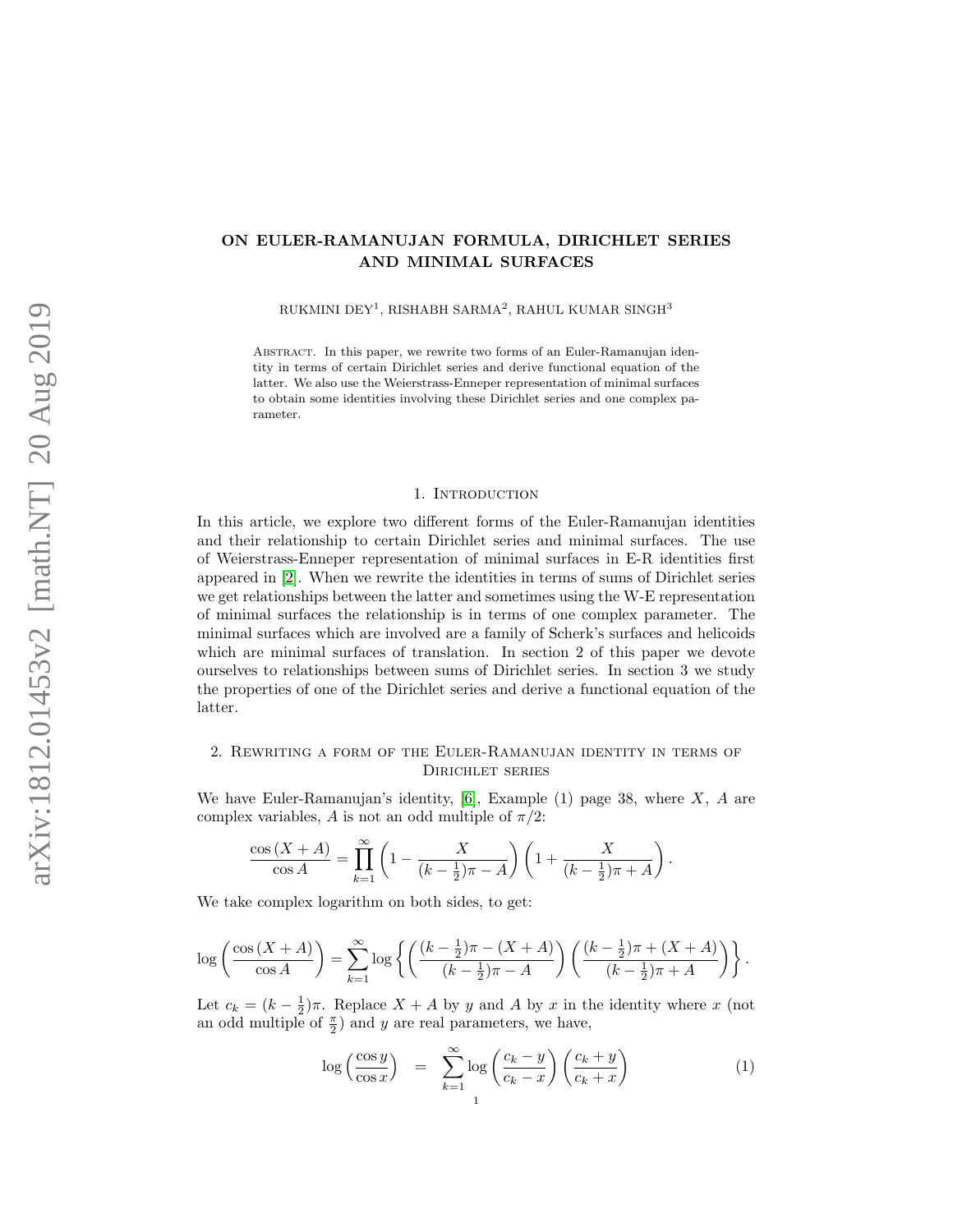or,

$$
\log\left(\frac{\cos y}{\cos x}\right) = \sum_{k=1}^{\infty} \left[\log\left(1 + \frac{x^2}{c_k^2 - x^2}\right) + \log\left(1 - \frac{y^2}{c_k^2}\right)\right].
$$

Let us take the special case when  $\frac{x^2}{a^2}$  $\frac{x^2}{c_k^2 - x^2}$  | < 1 and  $\frac{y^2}{c_k^2}$  $\frac{y^2}{c_k^2}| < 1.$ Then,

$$
\log\left(\frac{\cos y}{\cos x}\right) = \sum_{k=1}^{\infty} [\log(1 + \frac{x^2}{c_k^2 - x^2}) + \log(1 - \frac{y^2}{c_k^2})]
$$
  
\n
$$
= \sum_{k=1}^{\infty} [(\frac{x^2}{c_k^2 - x^2} - \frac{x^4}{2(c_k^2 - x^2)^2} + \frac{x^6}{3(c_k^2 - x^2)^3} - ...) + (-\frac{y^2}{c_k^2} - \frac{y^4}{2c_k^4} - \frac{y^6}{3c_k^6}...)]
$$
  
\n
$$
= \sum_{k=1}^{\infty} [L_k(1, \frac{x^2}{c_k^2 - x^2}) - M_k(1, \frac{y^2}{c_k^2})]
$$

where  $L_k(s, a) = \sum_n ((-1)^{n+1} (\frac{x^2}{c_k^2 - a})$  $\frac{x^2}{c_k^2-x^2}$ )<sup>n</sup>/n<sup>s</sup>) is a Dirichlet series with a real paramater  $a = \frac{x^2}{a^2}$  $\frac{x^2}{c_k^2 - x^2}$  and an integer k,  $M_k(s, b) = \sum_n \left(\frac{y^2}{c_k^2}\right)$  $\frac{y^2}{c_k^2}$ )<sup>n</sup>/n<sup>s</sup> is a Dirichlet series with a real parameter  $b = \frac{y^2}{c^2}$  $\frac{y^2}{c_k^2}$  and an integer k and  $L_k(1, \frac{x^2}{c_k^2 - 1})$  $\frac{x^2}{c_k^2 - x^2}$ ) and  $M_k(1, \frac{y^2}{c_k^2})$  $\frac{y^-}{c_k^2}$ ) are these Dirichlet series evaluated at  $s = 1$ . We note that  $\frac{x^2}{a^2}$  $\frac{x^2}{c_k^2 - x^2}$  | < 1 and  $\frac{y^2}{c_k^2}$  $\frac{y^2}{c_k^2}$  |  $<$  1 for all k is equivalent to  $-\frac{\pi}{2}$  $\frac{\pi}{2\sqrt{2}} < x < \frac{\pi}{2\sqrt{2}}$  and  $-\sqrt{\pi/2} < y < \sqrt{\pi/2}$ . Thus we have the following proposition:

**Proposition 2.1.** log  $\left(\frac{\cos y}{\cos x}\right) = \sum_{k=1}^{\infty} [L_k(1, \frac{x^2}{c_{k-1}^2})]$  $\frac{x^2}{c_k^2-x^2})-M_k(1,\frac{y^2}{c_k^2})$  $\frac{y^2}{c_k^2}$ )] for  $-\frac{\pi}{2\sqrt{}}$  $\frac{\pi}{2\sqrt{2}}$  <  $x$  <  $\pi$  $\frac{\pi}{2\sqrt{2}}$  and  $-\sqrt{\pi/2} < y < \sqrt{\pi/2}$ .

In [\[2\]](#page-10-0), using the Weierstrass-Enneper representation of minimal surfaces we derived the following way of writing the equation  $z = \log \left( \frac{\cos y}{\cos x} \right)$  (Scherk's minimal surface) in parametric form (in terms of a complex parameter  $\zeta$ ),  $x(\zeta, \bar{\zeta}) =$  $2\text{Re}\tan^{-1}(\zeta), y(\zeta,\bar{\zeta}) = -\text{Im}\log\left(\frac{1+\zeta}{1-\zeta}\right)$  and  $z(\zeta,\bar{\zeta}) = \text{Re}\log\left(\frac{1+\zeta^2}{1-\zeta^2}\right)$  $\frac{1+\zeta^2}{1-\zeta^2}$ . This parametrization fails precisely at  $\zeta = \pm 1, \pm i$ .

Using the log version of the E-R identity, for  $\zeta \neq \pm 1, \pm i$  and belonging to a small domain in C, the expression in terms of Dirichlet series look as follows:

$$
\begin{split} &\text{Re}\log\left(\frac{1+\zeta^2}{1-\zeta^2}\right) \\ &= \sum_{k=1}^{\infty}[\log(1+\frac{(2\text{Re}\tan^{-1}(\zeta))^2}{c_k^2-(2\text{Re}\tan^{-1}(\zeta))^2})+\log(1-\frac{(-\text{Im}\log\left(\frac{1+\zeta}{1-\zeta}\right))^2}{c_k^2})] \\ &= \sum_{k=1}^{\infty}[L_k(1,\frac{(2\text{Re}\tan^{-1}(\zeta))^2}{c_k^2-(2\text{Re}\tan^{-1}(\zeta))^2})-M_k(1,\frac{(-\text{Im}\log\left(\frac{1+\zeta}{1-\zeta}\right))^2}{c_k^2})]. \end{split}
$$

The condition that  $\frac{x^2}{a^2}$  $\frac{x^2}{c_k^2 - x^2}$  | < 1 and  $\frac{y^2}{c_k^2}$  $\frac{y^2}{c_k^2}|$  < 1 for all k is satisfied if  $|\zeta| < \frac{1}{2}$ . This can be seen as follows. For  $\zeta \in \mathbb{C}$  such that  $|\zeta| < \frac{1}{2}$ , we have  $-2 < 2 \frac{|\zeta| \cos \theta}{1 - |\zeta|^2}$  $\frac{\zeta |\cos \theta|}{1-|\zeta|^2} < 2,$ which implies  $-\tan(\frac{\pi}{2\sqrt{2}}) < 2\frac{|\zeta|\cos\theta}{1-|\zeta|^2}$  $\frac{\zeta |\cos \theta|}{1-|\zeta|^2}$  < tan  $\left(\frac{\pi}{2\sqrt{2}}\right)$ . In other words,  $-\tan\left(\frac{\pi}{2\sqrt{2}}\right)$  <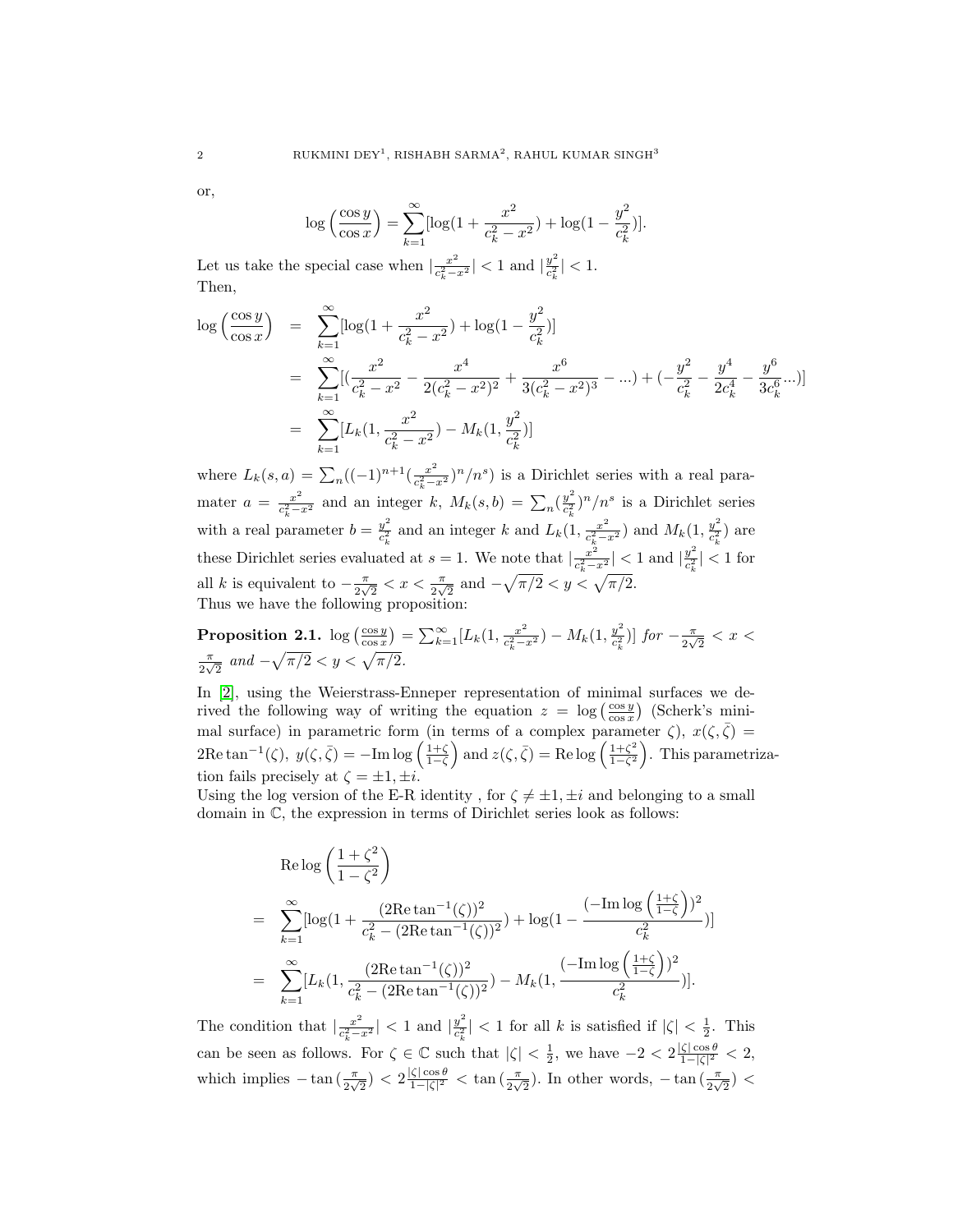$\frac{\zeta+\bar{\zeta}}{1-|\zeta|^2}$  <  $\tan\left(\frac{\pi}{2\sqrt{2}}\right)$  and hence  $-\frac{\pi}{2\sqrt{2}}$  $\frac{\pi}{2\sqrt{2}}$  <  $\tan^{-1}(\zeta) + \tan^{-1}(\bar{\zeta}) < \frac{\pi}{2\sqrt{2}}$  $\frac{\pi}{2\sqrt{2}}, \text{ or } -\frac{\pi}{2\sqrt{2}}$  $\frac{\pi}{2\sqrt{2}}$  <  $2\mathrm{Re}\tan^{-1}(\zeta) < \frac{\pi}{2}$  $rac{\pi}{2\sqrt{2}}$ . This implies  $\left|\frac{x^2}{c_k^2 - x}\right|$  $\frac{x^2}{c_k^2 - x^2}$  < 1 where  $x = 2 \text{Re} \tan^{-1}(\zeta)$ . From this it follows that  $\frac{x^2}{a^2}$  $\left|\frac{x^2}{c_k^2-x^2}\right|$  < 1 for all k,  $y^2/c_k^2$  < 1 does not give any additional constraint on  $\zeta$ .

Thus, we have the following proposition:

**Proposition 2.2.** For  $\zeta \in \mathbb{C}$  such that  $|\zeta| < \frac{1}{2}$ ,

$$
\text{Re}\log\left(\frac{1+\zeta^2}{1-\zeta^2}\right) \quad = \quad \sum_{k=1}^\infty [L_k(1,\frac{(2\text{Re}\tan^{-1}(\zeta))^2}{c_k^2-(2\text{Re}\tan^{-1}(\zeta))^2})-M_k(1,\frac{(-\text{Im}\log\left(\frac{1+\zeta}{1-\zeta}\right))^2}{c_k^2})].
$$

2.1. More examples of minimal surfaces and their relation to Dirichlet series. In this section, we will revisit the *Scherk's* surface,  $[7]$ , and the *helicoid*, [\[4,](#page-10-3) [5\]](#page-10-4). In fact, we consider a one parameter family of Scherk's type surface. We show that all these surfaces will give reise to a Dirichlet series decomposition. We consider the case of helicoid separately.

We consider a one parameter family of minimal translation surfaces (Scherk's type surfaces),

$$
X_{\theta}(u,v) = (u + v \cos \theta, v \sin \theta, \log \frac{\cos v}{\cos u}),
$$

where  $\theta \in \mathbb{R}$ . Indeed, for a fixed  $\theta$ ,  $X_{\theta}(u, v) = \alpha(u) + \beta_{\theta}(v)$ , where  $\alpha(u)$  $(u, 0, -\log \cos u)$  and  $\beta_{\theta}(v) = (v \cos \theta, v \sin \theta, \log \cos v)$  and hence it is a minimal surface of translation (see remark at the end of this section).

*Remark* 2.3. Observe that  $\theta = 0$  corresponds to a *plane* in the above family and  $\theta = \frac{\pi}{2}$  corresponds to the classical *Scherk's* surface, i.e.,  $X_{\frac{\pi}{2}}(u, v) = (u, v, \log \frac{\cos v}{\cos u})$ (discussed in the previous section).

The  $\theta$ -family of minimal translation surfaces gives us a family of Euler-Ramanujan's identities. For  $\theta \neq \pm \frac{(2n+1)\pi}{2}$  $\frac{1}{2}$ , the corresponding identity we call it a *twisted* Euler-Ramanujan's identity. Indeed, put  $u + v \cos \theta = x$  and  $v \sin \theta = y$ , then using the Euler-Ramanujan's identity we obtain

$$
\frac{\cos(\frac{y}{\sin\theta})}{\cos(x-y\cot\theta)} = \prod_{k=1}^{\infty} \left( \frac{c_k^2 - \frac{y^2}{\sin^2\theta}}{c_k^2 - (x-y\cot\theta)^2} \right),
$$

where  $x - y \cot \theta$  is not an odd multiple of  $\frac{\pi}{2}$ . Taking log on both the sides, we get

.

$$
\log\left(\frac{\cos(\frac{y}{\sin\theta})}{\cos(x-y\cot\theta)}\right) = \sum_{k=1}^{\infty} \log\left(\frac{c_k^2 - \frac{y^2}{\sin^2\theta}}{c_k^2 - (x-y\cot\theta)^2}\right)
$$

When we take  $\theta$  as an odd multiple of  $\frac{\pi}{2}$  in the above identity, we get back the identity [\(1\)](#page-0-0). Following the same idea (as in Scherk's surface case), we have a Dirichlet series decomposition in this case as well, which is as follows:

## Proposition 2.4.

$$
\log\left(\frac{\cos(\frac{y}{\sin\theta})}{\cos(x-y\cot\theta)}\right) = \sum_{k=1}^{\infty} [L_k(1, \frac{(x-y\cot\theta)^2}{c_k^2 - (x-y\cot\theta)^2}) - M_k(1, (\frac{y}{c_k\sin\theta})^2)]
$$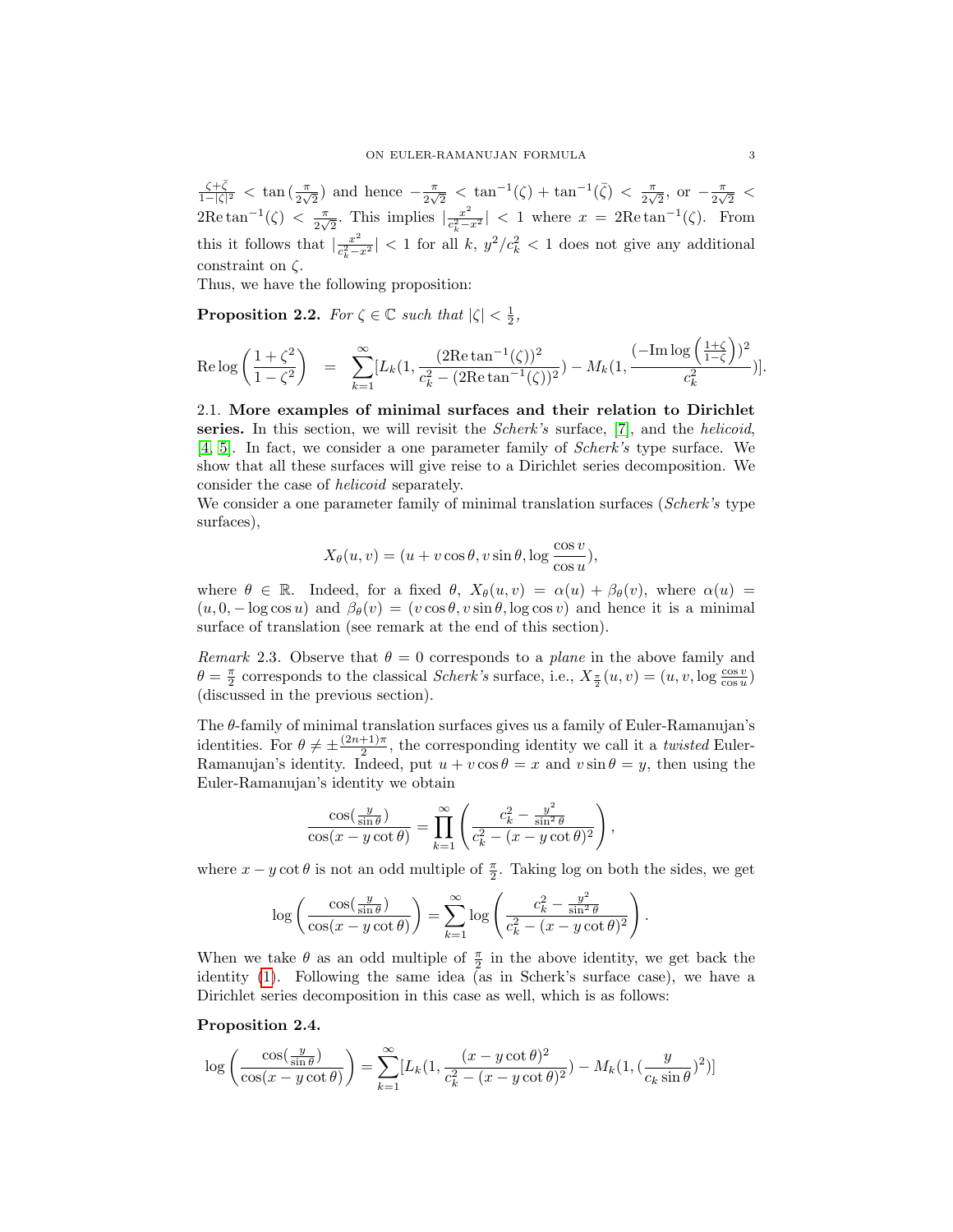where  $L_k(1, \frac{(x-y \cot \theta)^2}{c^2-(x-y \cot \theta)})$  $\frac{(x-y\cot\theta)}{c_k^2-(x-y\cot\theta)^2}$  is a Dirichlet series (evaluated at  $s=1$ ) with a real paramater  $a = \frac{(x-y \cot \theta)^2}{c^2-(x-y \cot \theta)}$  $\frac{(x-y\cot\theta)^2}{c_k^2-(x-y\cot\theta)^2}$  for a fixed  $\theta$  and an integer k,  $M_k(s,-(\frac{y}{c_k\sin\theta})^2)$ , (θ-fixed), is a Dirichlet series (evaluated at  $s = 1$ ) with a real parameter  $b =$  $-(\frac{y}{c_k \sin \theta})^2$  and an integer k as before.

Now, let us consider the non parametric representation of helicoid which is given by  $z = \tan^{-1} \frac{y}{x}$  and also recall the identity

$$
\tan^{-1} \omega = \frac{i}{2} (\log (1 - i\omega) - \log (1 + i\omega))
$$

where  $\omega$  is a complex number. Now if we put  $\omega = \frac{y}{x}$  in the above identity, we get

<span id="page-3-0"></span>
$$
\tan^{-1}\frac{y}{x} = \frac{i}{2} \left\{ \log \left( 1 - i\frac{y}{x} \right) - \log \left( 1 + i\frac{y}{x} \right) \right\} \tag{2}
$$

The above expression helps us to write helicoid as a sum of two Dirichlet series evaluated at a specific value. When  $|y| < |x|$  we can express the identity [\(2\)](#page-3-0) as

$$
\tan^{-1} \frac{y}{x} = \frac{i}{2} \left\{ \sum_{k=1}^{\infty} (-1)^{2k-1} \frac{i^k}{k} \left( \frac{y}{x} \right)^k - \sum_{k=1}^{\infty} (-1)^{k+1} \frac{i^k}{k} \left( \frac{y}{x} \right)^k \right\}
$$
  

$$
= \frac{1}{2} \left\{ -\sum_{k=1}^{\infty} \frac{i^{k+1}}{k} \left( \frac{y}{x} \right)^k + \sum_{k=1}^{\infty} (-1)^k \frac{i^{k+1}}{k} \left( \frac{y}{x} \right)^k \right\}
$$
  

$$
= \frac{-1}{2} [L(1, \frac{y}{x}) - M(1, -\frac{y}{x})]
$$
(3)

where  $L(s, \frac{y}{x}) = \sum_{k=1}^{\infty} \frac{i^{k+1}}{k^s} (\frac{y}{x})^k$  and  $M(s, -\frac{y}{x}) = \sum_{k=1}^{\infty} \frac{i^{k+1}}{k^s} (-\frac{y}{x})^k$  are Dirichlet series which are in turn evaluated at  $s = 1$ . Thus we have the following proposition:

**Proposition 2.5.** When  $|y| < |x|$ ,  $\tan^{-1} \frac{y}{x} = \frac{1}{2} [L(1, \frac{y}{x}) - M(1, -\frac{y}{x})]$ .

The Weierstrass-Enneper representation of the helicoid in terms of the complex parameter is given by (see for instance [\[2\]](#page-10-0)),  $x(\zeta,\bar{\zeta}) = -\frac{1}{2}$ Im  $(\zeta + \frac{1}{\zeta})$ ,  $y(\zeta,\bar{\zeta}) =$  $\frac{1}{2}$ Re  $(\zeta - \frac{1}{\zeta})$ , and  $z(\zeta, \bar{\zeta}) = -\frac{\pi}{2} + \text{Im}(\log \zeta)$ . The condition  $|y| < |x|$  translates to  $|Re(\zeta - \frac{1}{\zeta})| < |Im(\zeta + \frac{1}{\zeta})|$  which is satisfied if  $|\zeta| < 1$ . Now it is easy to see that we have

**Proposition 2.6.** For  $\zeta \in \mathbb{C}$ , such that  $|\zeta| < 1$ 

$$
-\frac{\pi}{2} + \operatorname{Im}(\log \zeta) = -\frac{1}{2} \left\{ L\left(1, \frac{\operatorname{Re}\left(\zeta - \frac{1}{\zeta}\right)}{-\operatorname{Im}\left(\zeta + \frac{1}{\zeta}\right)}\right) - M\left(1, -\frac{\operatorname{Re}\left(\zeta - \frac{1}{\zeta}\right)}{-\operatorname{Im}\left(\zeta + \frac{1}{\zeta}\right)}\right) \right\}.
$$

2.2. Another Euler-Ramanujan identity. Next we look at another identity. For X and A real, we have (see entry 11 in  $[6]$ )

<span id="page-3-1"></span>
$$
\tan^{-1}(\tanh X \cot A) = \tan^{-1}\left(\frac{X}{A}\right) + \sum_{k=1}^{\infty} \left(\tan^{-1}\left(\frac{X}{k\pi + A}\right) - \tan^{-1}\left(\frac{X}{k\pi + A}\right)\right).
$$
\n(4)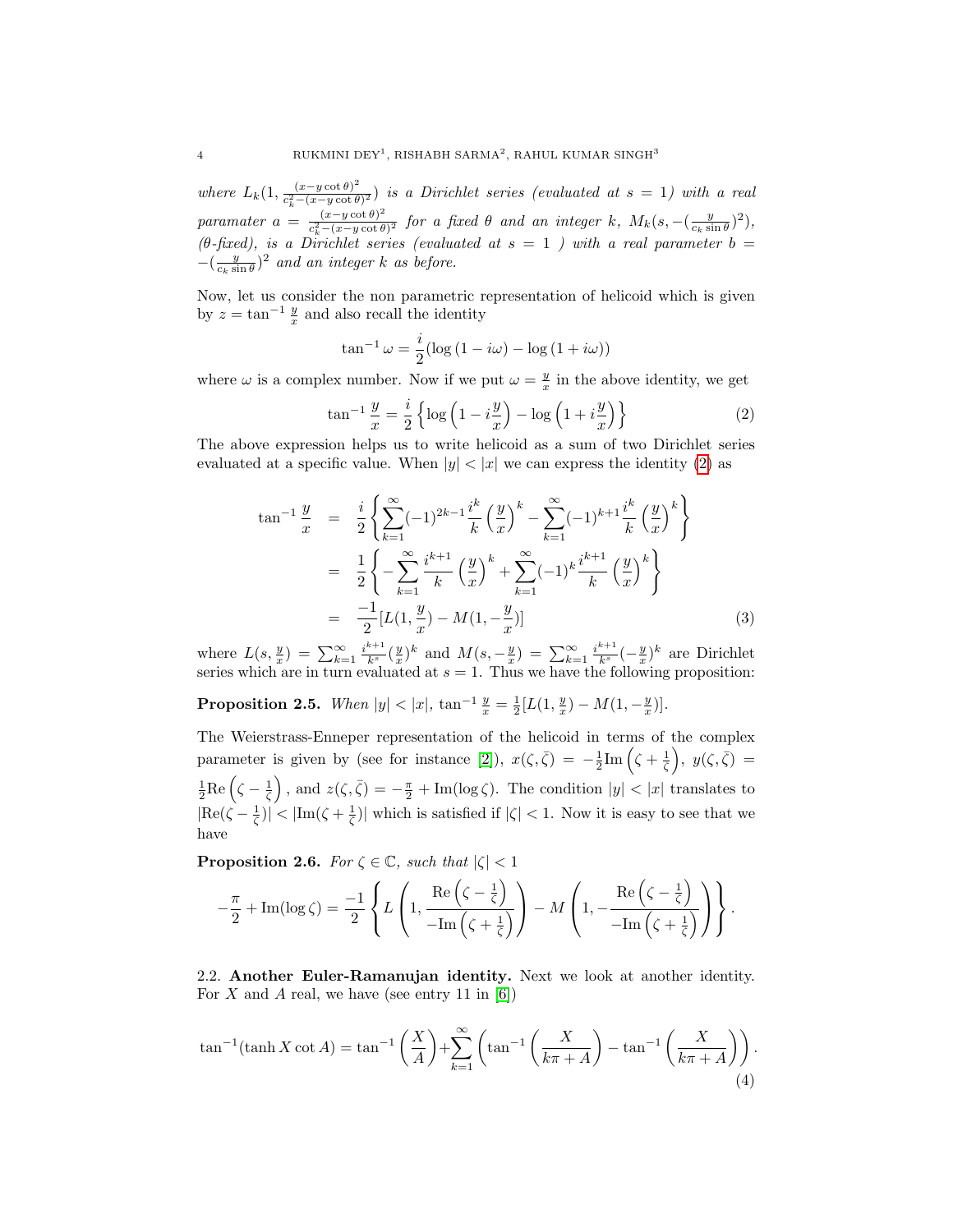When  $A = \frac{\pi}{2}$  the identity [\(4\)](#page-3-1) reduces to the following identity

<span id="page-4-0"></span>
$$
\tan^{-1}\left(\frac{2X}{\pi}\right) = \sum_{k=1}^{\infty} \left(\tan^{-1}\left(\frac{X}{c_k}\right) - \tan^{-1}\left(\frac{X}{d_k}\right)\right),\tag{5}
$$

where  $c_k = (k - \frac{1}{2})\pi$  and  $d_k = (k + \frac{1}{2})\pi$ . Next we put  $\frac{2X}{\pi} = \frac{y}{x}$  in [\(5\)](#page-4-0) to obtain

$$
\tan^{-1}\left(\frac{y}{x}\right) = \sum_{k=1}^{\infty} \left(\tan^{-1}\left(\frac{e_k y}{x}\right) - \tan^{-1}\left(\frac{f_k y}{x}\right)\right),\tag{6}
$$

where  $e_k = \frac{\pi}{2c_k}$  and  $f_k = \frac{\pi}{2d_k}$ . Thus we have

# Proposition 2.7.

$$
L(1, \frac{y}{x}) - M(1, -\frac{y}{x}) = \sum_{k=1}^{\infty} (L_k(1, \frac{e_k y}{x}) - M_k(1, -\frac{e_k y}{x})) - (L_k(1, \frac{f_k y}{x}) - M_k(1, -\frac{f_k y}{x}))
$$
  
where  $L_k(1, \frac{e_k y}{x}) = L(1, \frac{e_k y}{x})$  and  $M_k(1, -\frac{e_k y}{x}) = M(1, -\frac{f_k y}{x}).$ 

Remark 2.8. Our objects of interest here happen to be minimal surfaces of translation. In the past, there has been a good amount of interest in knowing what are all the minimal translation surfaces in  $\mathbb{R}^3$ . See for instance Lopez and Hasanis, [\[3\]](#page-10-5). It would be interesting to see if number-theoretical identities like the E-R identities are available for all minimal surfaces of translation.

#### 3. Properties of the Dirichlet series

We consider the general form of the Dirichlet series defined in the previous section

$$
L_k(s, a) = \sum_{n=1}^{\infty} (-1)^{n-1} \frac{a^n}{n^s}, \text{ where } a = \frac{x^2}{c_k^2 - x^2}, 0 < a < 1, \ s \in \mathbb{C}
$$

$$
M_k(s, a) = \sum_{n=1}^{\infty} (-1)^n \frac{a^n}{n^s}, \text{ where } a = \frac{y^2}{c_k^2}, 0 < a < 1, \ s \in \mathbb{C}.
$$

3.1. Convergence of the series. We show that the series is convergent for all  $s \in \mathbb{C}$  by showing its absolute convergence.

$$
L_k(s, a) = \sum_{n=1}^{\infty} (-1)^{n-1} \frac{a^n}{n^s}, 0 < a < 1, \ s = \sigma + ib, \ \sigma, b \in \mathbb{R}.
$$

Now,  $|n^s| = |n^{\sigma}| |n^{ib}| = n^{\sigma} |e^{ib \ln n}| = n^{\sigma}$ . The absolute series then is

$$
\sum_{n=1}^\infty \frac{|a|^n}{n^\sigma} = \sum_{n=1}^\infty \frac{1}{|c|^n n^\sigma}, \ a=1/c, c>1.
$$

Then the ratio test gives

$$
\lim_{n \to \infty} |\frac{a_{n+1}}{a_n}| = \lim_{n \to \infty} \frac{|c|^n n^{\sigma}}{|c|^{n+1} (n+1)^{\sigma}} = \lim_{n \to \infty} \frac{1}{|c|} \frac{1}{(1+1/n)^{\sigma}} = \frac{1}{c} < 1.
$$

Thus  $L_k(s, a)$  is convergent on  $0 < a < 1$ , for each k. Similar is the case for  $M_k(s,a)$ .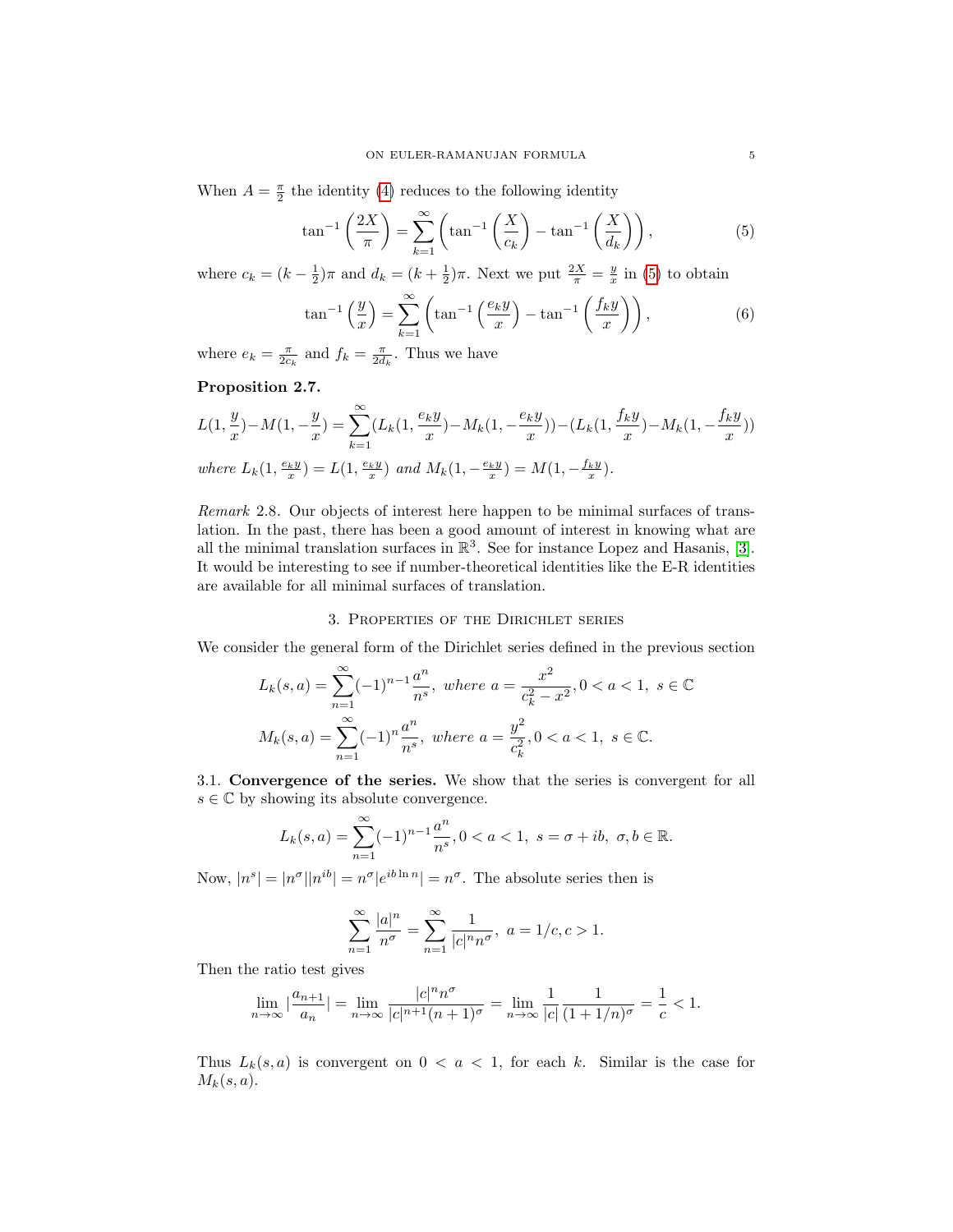3.2. Functional equation. In this section, we follow a technique of Hardy, expounded in [1].

Our general Dirichlet series is  $\gamma(s) = \sum_{n=1}^{\infty} (-1)^{n-1} \frac{a^n}{n^s}$ , where,  $0 < a < 1$ ,  $s \in \mathbb{C}$ . Then, defining  $F(x) = \sum_{n \leq x} (-1)^{n-1} = \frac{1 - (-1)^m}{2}$  $\frac{1}{2}$ ,  $m < x < m + 1$ , we have,

$$
\gamma(s) = \sum_{n=1}^{\infty} (-1)^{n-1} \frac{a^n}{n^s}
$$
  
\n
$$
= \sum_{n=1}^{\infty} [F(n) - F(n-1)] \frac{a^n}{n^s}
$$
  
\n
$$
= \sum_{n=1}^{\infty} F(n) \frac{a^n}{n^s} - \sum_{n=1}^{\infty} F(n) \frac{a^{n+1}}{(n+1)^s} - F(0).a
$$
  
\n
$$
= \sum_{n=1}^{\infty} F(n) \int_{n}^{n+1} \left(\frac{a^x \ln a}{x^s} - \frac{sa^x}{x^{s+1}}\right) dx
$$
  
\n
$$
= \ln a \sum_{n=1}^{\infty} \int_{n}^{n+1} \frac{a^x F(x)}{x^s} - s \sum_{n=1}^{\infty} \int_{n}^{n+1} \frac{a^x F(x)}{x^{s+1}} dx
$$
  
\n
$$
= \ln a \int_{1}^{\infty} \frac{a^x F(x)}{x^s} - s \int_{1}^{\infty} \frac{a^x F(x)}{x^{s+1}} dx.
$$

Let 
$$
f(x) = \ln a \int_1^{\infty} \frac{a^x F(x)}{x^s}
$$
  
=  $\ln a \int_1^{\infty} \frac{a^x (F(x) - 1/2)}{x^s} dx + \frac{\ln a}{2} \int_1^{\infty} \frac{a^x}{x^s} dx$   
=  $I_1(s) + I_2(s)$  (say), and

$$
g(x) = s \int_{1}^{\infty} \frac{a^{x} F(x)}{x^{s+1}} dx
$$
  
=  $s \int_{1}^{\infty} \frac{a^{x} (F(x) - 1/2)}{x^{s+1}} dx + \frac{s}{2} \int_{1}^{\infty} \frac{a^{x}}{x^{s+1}} dx$   
=  $I_{3}(s) + I_{4}(s)$  (say).

The integrals can all be seen to be convergent for all  $s$ .

 $F(x) - \frac{1}{2}$  is bounded, say by M. Then, taking  $a = \frac{1}{c}, c > 1$  we can see that  $\int_1^{\infty} |\frac{a^x(\bar{F(x)} - \frac{1}{2})}{x^s}| dx = \int_1^{\infty} |\frac{(F(x) - \frac{1}{2})}{|c|^{x}x^{\sigma}}$  $\frac{\partial^2(x)-\frac{1}{2}}{|c|^x x^{\sigma}}|dx \leq M \int_1^{\infty} \frac{1}{c^x x^{\sigma}} dx$  (for  $\sigma > 0$ ), which is convergent.  $I_1$  and similarly  $I_2$  are thus absolutely convergent since  $c^x$  is exponential growth and  $x^{\sigma}$  has only polynomial growth.  $I_3$  and  $I_4$  can similarly be concluded to be convergent.

We try to evaluate  $I_4$  first. Let  $x \ln a = u \Rightarrow du = \ln a \, dx$ . Then u ranges from ln a to  $-\infty$  as x ranges from 1 to  $\infty$ .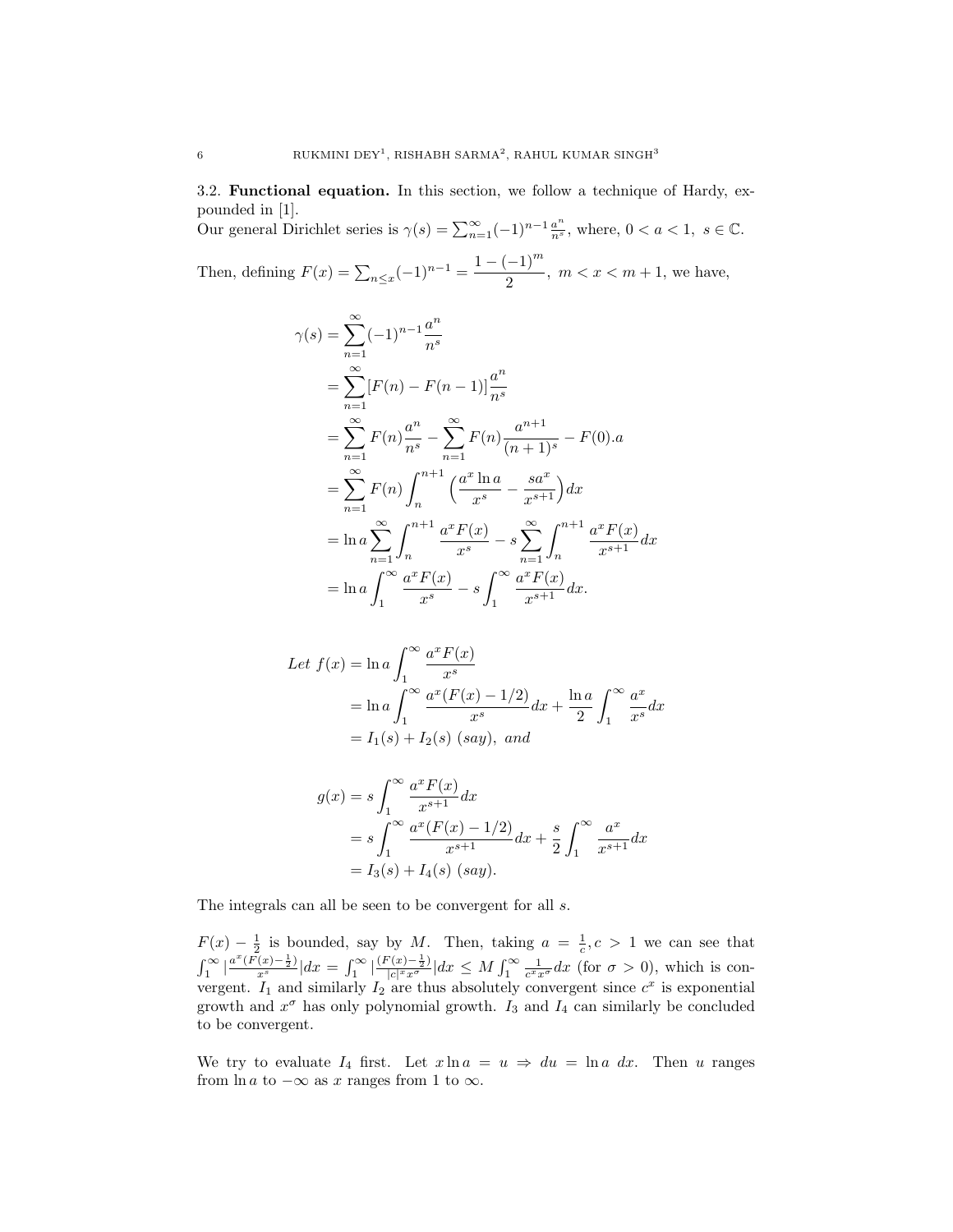Then,

$$
I_4(s) = \frac{s}{2} \int_1^{\infty} \frac{a^x}{x^{s+1}} dx
$$
  
=  $\frac{s}{2} \int_1^{\infty} x^{-s-1} e^{x \ln a} dx$   
=  $\frac{s}{2 \ln a} \int_{\ln a}^{-\infty} (\frac{u}{\ln a})^{-s-1} e^u du$   
=  $\frac{s(\ln a)^s}{2} \int_{\ln a}^{-\infty} u^{-s-1} e^u du$   
=  $\frac{-s(\ln a)^s}{2} \int_{-\ln a}^{\infty} (-1)^{-s-1} u^{-s-1} e^{-u} du$   
=  $\frac{s}{2} (-\ln a)^s \Gamma(-s, -\ln a)$ 

Similar to  $I_4(s)$ ,  $I_2(s)$  will then be  $-\frac{(-\ln(a))^s}{2}$  $\Gamma(\frac{\Gamma(a))^2}{2} \Gamma(-(s-1), -\ln a)$ , where  $\Gamma$  is the incomplete gamma function.

We now calculate  $I_3$ . Since the function  $F(x)$  is piecewise continuous of period 2, we calculate its Fourier expansion. Then,  $F(x) = \frac{a_0}{2} + \sum_{n=1}^{\infty} (a_n \cos \frac{n \pi x}{L} + b_n \sin \frac{n \pi x}{L}),$ where,

$$
a_0 = \frac{1}{L} \int_0^{2L} F(x) \cos \frac{0 \pi x}{L} dx = \int_0^2 F(x) dx = \int_1^2 dx = 1
$$
  
\n
$$
a_m = \frac{1}{L} \int_0^{2L} F(x) \cos \frac{m \pi x}{L} dx = 0
$$
  
\n
$$
b_n = \frac{1}{L} \int_0^{2L} F(x) \sin \frac{n \pi x}{L} dx = \frac{-2}{n \pi} \text{ for } n \text{ odd.}
$$
  
\nTherefore,  $F(x) = \frac{1}{2} + \sum_{k=0}^{\infty} \frac{-2 \sin(2k \pi x + \pi x)}{(2k+1) \pi}.$ 

Substituting  $F(x) - \frac{1}{2}$  by its Fourier expansion, we have,

$$
I_3(s) = s \int_1^{\infty} \frac{a^x (F(x) - 1/2)}{x^{s+1}} dx
$$
  
=  $\frac{-2s}{\pi} \sum_{k=0}^{\infty} \frac{1}{2k+1} \int_0^{\infty} \frac{a^x \sin(2k\pi x + \pi x)}{x^{s+1}} dx$   
=  $\frac{-2s}{\pi} \sum_{k=0}^{\infty} \frac{1}{2k+1} \int_0^{\infty} \frac{a^{\frac{t}{\pi(2k+1)}} \sin(t)}{\left(\frac{t}{\pi(2k+1)}\right)^{s+1}} \frac{dt}{(2k+1)\pi} (Taking 2k\pi x + \pi x = t)$   
=  $\frac{-2s}{\pi} \sum_{k=0}^{\infty} \frac{\pi^s}{(2k+1)^{1-s}} \int_0^{\infty} \frac{a^{\frac{t}{\pi(2k+1)}} \sin(t)}{t^{s+1}} dt.$ 

We now try to evaluate  $I_{5k}(s) = \int_0^\infty$  $a^{\frac{t}{\pi(2k+1)}}\sin(t)$  $\frac{t^{(t+1)}\sin(t)}{t^{(s+1)}} dt$ . Let  $\text{Re}(s) < 0$ .

 $\mathcal{I}_{5k}$  can be evaluated in terms of a complex gamma function as follows: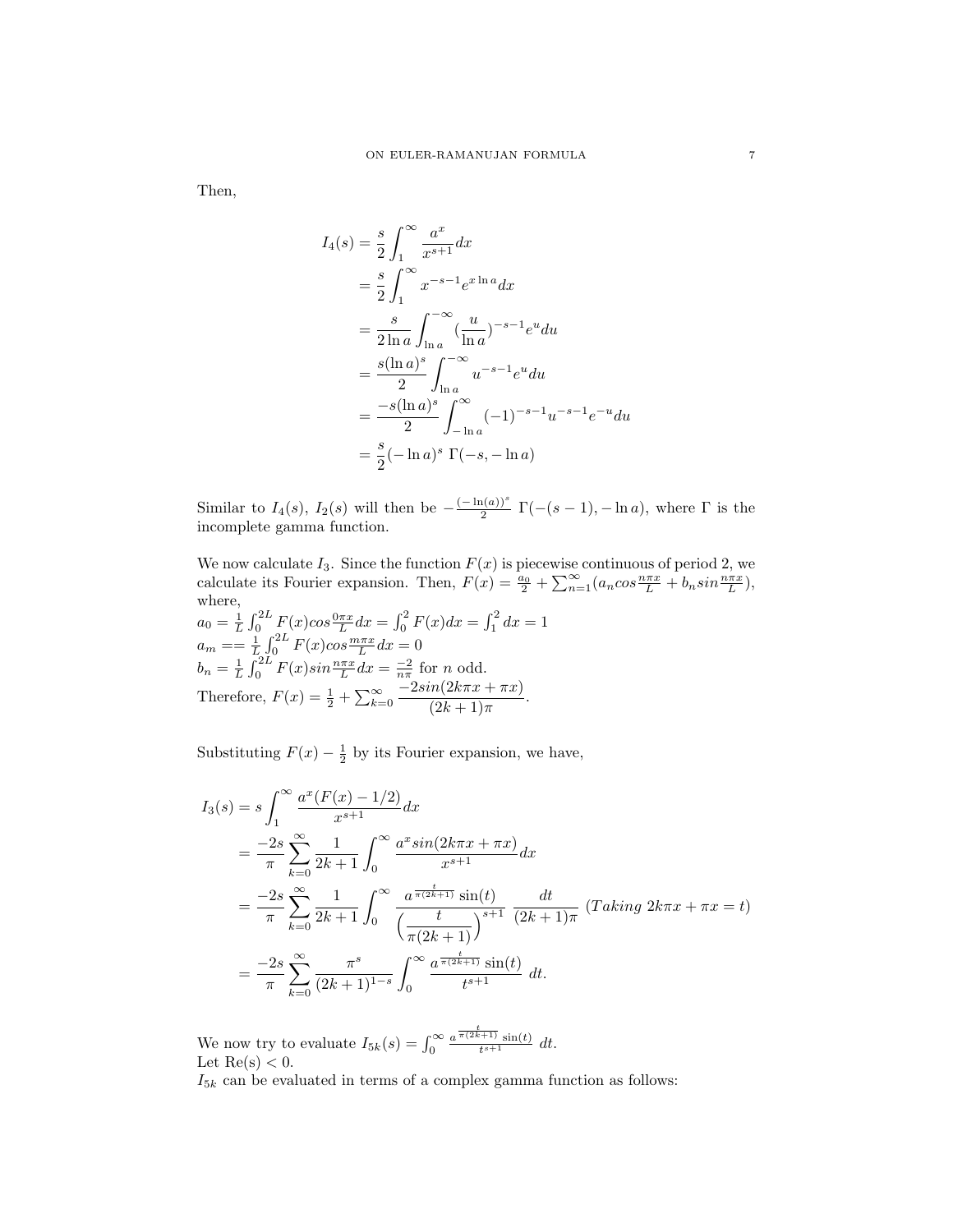$$
I_{5k}(s) = \int_0^\infty t^{-s-1} a^{\frac{t}{\pi(2k+1)}} \sin(t) = \int_0^\infty t^{-s-1} a^{\frac{t}{\pi(2k+1)}} (e^{it} - e^{-it})/2i
$$
  
= 
$$
\int_0^\infty t^{-s-1} (e^{C_+ t} - e^{C_- t})/2i
$$

where  $C_{\pm} = \frac{ln(a)}{\pi(2k+1)} \pm i$ .

Let  $u = C_+t$  and  $w = C_-t$ . Then making change to these complex variables and multiplying by  $(-1)^{-s-1}$  when needed, we get

$$
I_{5k}(s) = \frac{1}{2iC_{+}} \int_{\gamma_1} u^{-s-1} e^{-u} du - \frac{1}{2iC_{-}} \int_{\gamma_2} w^{-s-1} e^{-w} dw
$$

where  $\gamma_1$  is from 0 to  $C_+\infty$  along the line  $y = \frac{(2k+1)\pi}{\ln(a)}$  $\frac{1}{\ln(a)}$  and  $\gamma_2$  is from 0 to  $C_{-\infty}$ along the line  $y = \frac{-(2k+1)\pi}{\ln(a)}$  $\frac{2\kappa+1}{\ln(a)}x$ . Take contours shown in the diagrams below (with  $\gamma_1 = e$  in the first diagram and  $\gamma_2 = e$  in the second diagram) and let the radius of the circular arc grow bigger. It can be shown that the first integral evaluates to  $\int_{\infty}^{0} u^{-s-1} e^{-u} du = -\Gamma(-s)$  and so does the second one, if  $\text{Re}(s) < 0$ . Here  $\Gamma(-s) \equiv \int_0^\infty u^{-s-1} e^{-u} du$  and has poles along non-positive integers for Re(s) < 0. It is easy to check that  $I_{5k}(s) = -\Gamma(-s)/((\frac{\ln(a)}{(2k+1)\pi})^2 + 1)$ .



FIGURE 1. Contour for the first integral

In this case, 
$$
I_3(s) = \frac{-2s}{\pi} \sum_{k=0}^{\infty} \frac{\pi^s}{(2k+1)^{1-s}} I_{5k}(s) = \frac{2s}{\pi} \sum_{k=0}^{\infty} \frac{\pi^s}{(2k+1)^{1-s}((\frac{\ln(a)}{(2k+1)\pi})^2+1)} \Gamma(-s).
$$
  
 $I_1(s) = \frac{\ln(a)}{s-1} I_3(s-1) = \frac{2\ln(a)}{\pi} \sum_{k=0}^{\infty} \frac{\pi^{s-1}}{(2k+1)^{2-s}((\frac{\ln(a)}{(2k+1)\pi})^2+1)} \Gamma(-s+1)$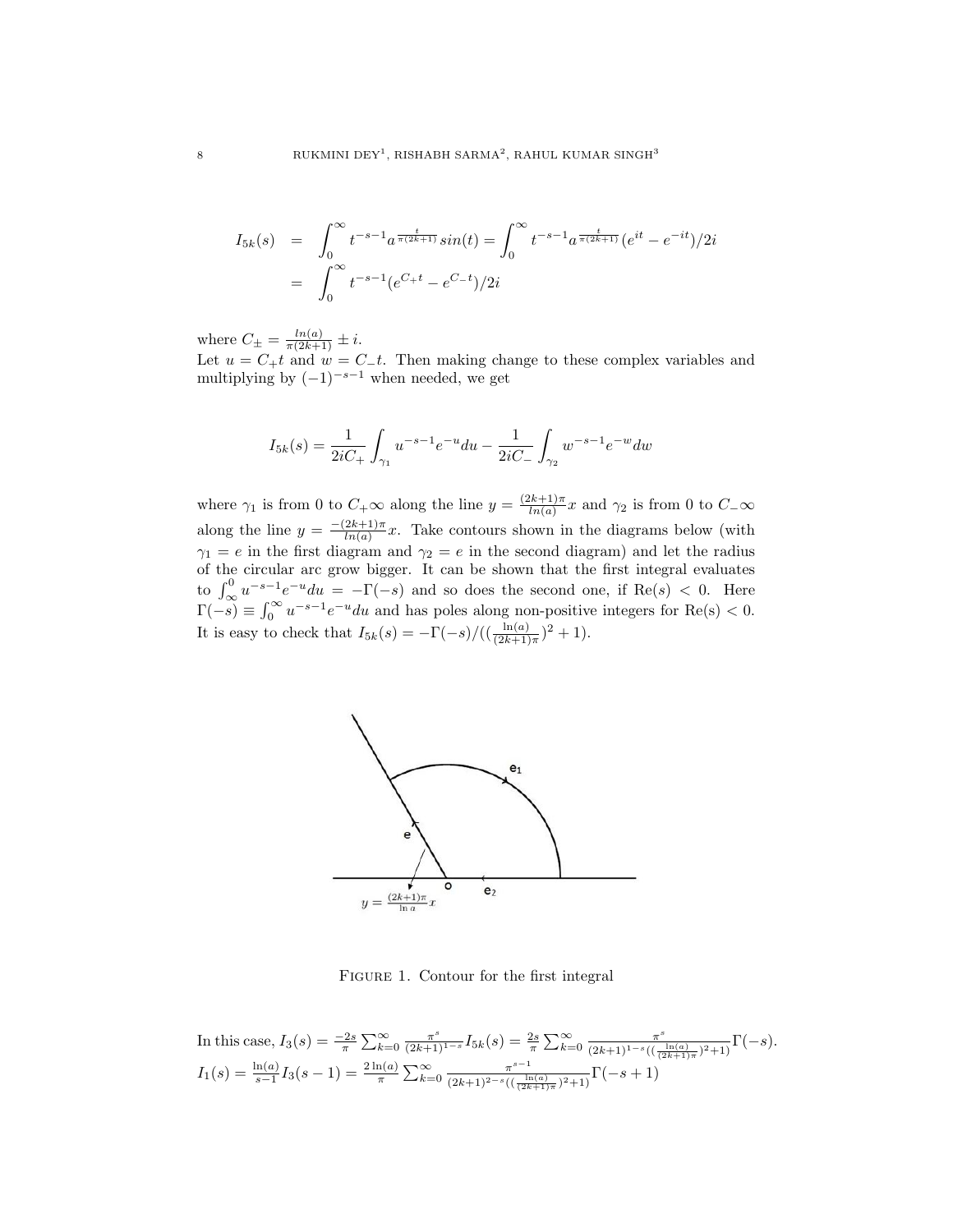

FIGURE 2. Contour for the second integral

Thus

$$
\gamma(s) = I_1(s) + I_2(s) + I_3(s) + I_4(s)
$$
\n
$$
= \frac{2\ln(a)}{\pi} \sum_{k=0}^{\infty} \frac{\pi^{s-1}}{(2k+1)^{2-s}((\frac{\ln(a)}{(2k+1)\pi})^2 + 1)} \Gamma(-s+1)
$$
\n
$$
+ \frac{(-\ln(a))^s}{2} \Gamma(-(s-1), -\ln a)
$$
\n
$$
+ \frac{2s}{\pi} \sum_{k=0}^{\infty} \frac{\pi^s}{(2k+1)^{1-s}((\frac{\ln(a)}{(2k+1)\pi})^2 + 1)} \Gamma(-s)
$$
\n
$$
+ \frac{s}{2}(-\ln a)^s \Gamma(-s, -\ln a)
$$

Let  $N_k = (2k+1)$  and  $A = \frac{-\ln(a)}{\pi}$  $\frac{n(a)}{\pi}$ . Let us restrict ourselves to  $e^{-\pi} < a < 1$  such that  $0 \text{ and } \frac{A}{N_k} < 1 \text{ for all } k.$  Let  $\tilde{\zeta}(s) = \sum_{k=0}^{\infty} \frac{1}{(2k+1)^s}$ . Notice that

$$
\sum_{k=0}^{\infty} \frac{1}{(2k+1)^{2-s}((\frac{\ln(a)}{(2k+1)\pi})^2+1)} = \sum_{k=0}^{\infty} \frac{1}{N_k^{2-s}(\frac{A^2}{N_k^2}+1)}
$$
  
= 
$$
\sum_{k=0}^{\infty} \frac{1}{N_k^{2-s}} [1 - \frac{A^2}{N_k^2} + \frac{A^4}{N_k^4} - \frac{A^6}{N_k^6}...]
$$
  
= 
$$
\tilde{\zeta}(2-s) - A^2 \tilde{\zeta}(4-s) + ...
$$
  
= 
$$
\sum_{n=0}^{\infty} \tilde{\zeta}((2n+2-s)(-1)^n A^{2n}.
$$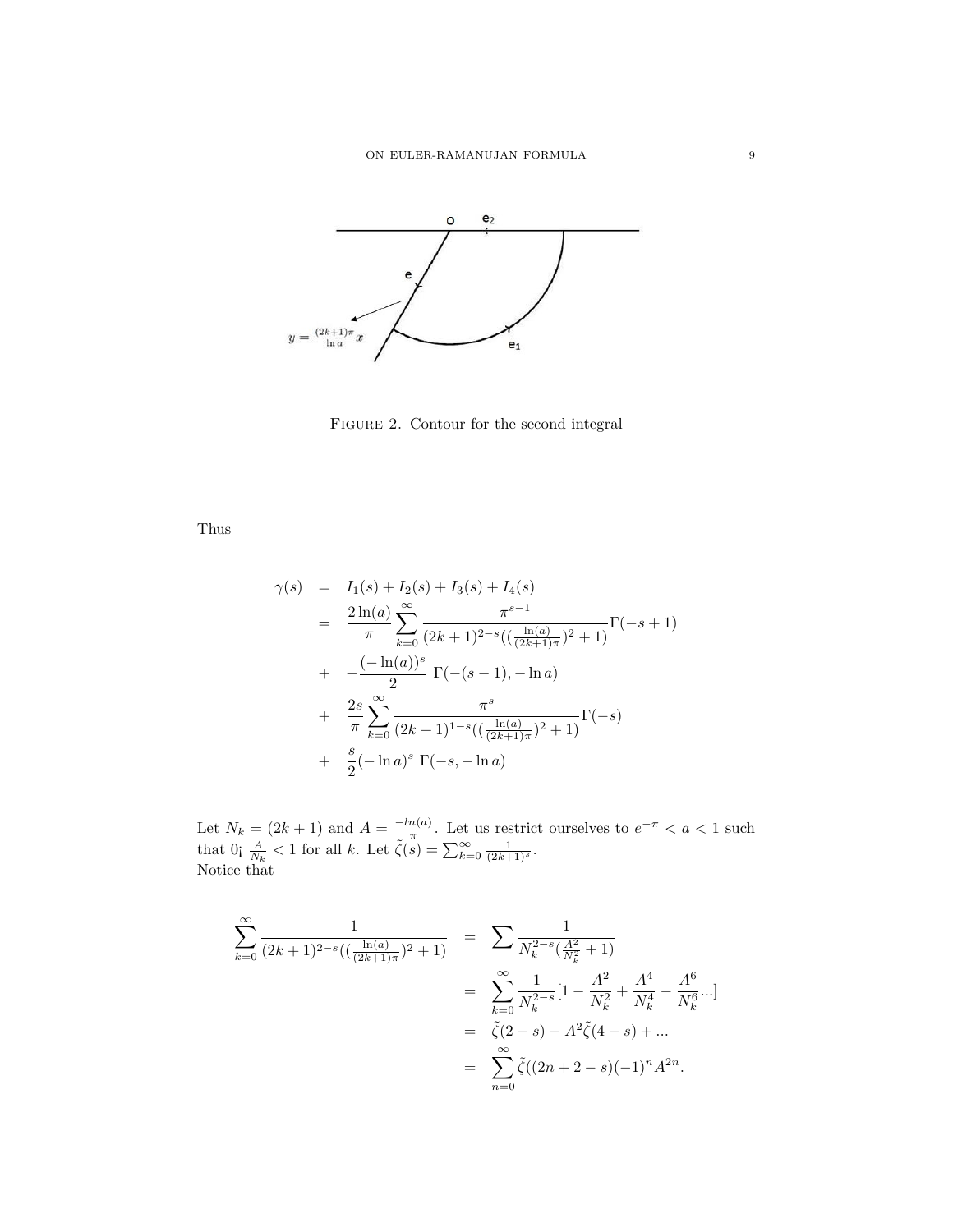and

$$
\sum_{k=0}^{\infty} \frac{1}{(2k+1)^{1-s}((\frac{\ln(a)}{(2k+1)\pi})^2+1)} = \sum_{k=0}^{\infty} \frac{1}{N_k^{1-s}(\frac{A^2}{N_k^2}+1)}
$$
  
= 
$$
\sum_{k=0}^{\infty} \frac{1}{N_k^{1-s}} [1 - \frac{A^2}{N_k^2} + \frac{A^6}{N_k^6} - \frac{A^8}{N_k^8}...]
$$
  
= 
$$
\tilde{\zeta}(1-s) - A^2 \tilde{\zeta}(3-s) + ...
$$
  
= 
$$
\sum_{n=0}^{\infty} \tilde{\zeta}(2n+1-s)(-1)^n A^{2n}.
$$

Thus, the following proposition gives us a functional relationship between the Dirichlet series and  $\tilde{\zeta}$  function.

**Proposition 3.1.** Let  $A = \frac{-ln(a)}{\pi}$  $\frac{n(a)}{\pi}$  and  $\tilde{\zeta}(s) = \sum_{k=0}^{\infty} \frac{1}{(2k+1)^s}$ . For  $\text{Re}(s) < 0$  and  $e^{-\pi} < a < 1$ , we have the following functional equation.

$$
\gamma(s) = \frac{2\ln(a)\pi^{s-1}\Gamma(-s+1)}{\pi} \sum_{n=0}^{\infty} \tilde{\zeta}((2n+2-s)(-1)^n A^{2n} - \frac{(-\ln(a))^s}{2} \Gamma(-(s-1), -\ln a) + \frac{2s\pi^s}{\pi} \Gamma(-s) \sum_{n=0}^{\infty} \tilde{\zeta}((2n+1-s)(-1)^n A^{2n} + \frac{s}{2}(-\ln a)^s \Gamma(-s, -\ln a)
$$

The infinite sums converge since  $0 < A < 1$ .

3.3. Essential singularity at  $\infty$ . We consider the limit of our function as  $s \to \infty$ along two directions.  $L_k(s,a) = \sum_{n=1}^{\infty} (-1)^{n-1} \frac{a^n}{n^s}$ , where  $a = \frac{x^2}{c_k^2 - 1}$  $\frac{x^2}{c_k^2-x^2}$ , 0 < a < 1,  $s = \sigma + it \in \mathbb{C}$ .

When Im(s) is fixed and  $Re(s) \rightarrow \infty$ :

$$
|\sum_{n=2}^{\infty} (-1)^{n-1} \frac{a^n}{n^s}| \le \sum_{n=2}^{\infty} \frac{1}{n^{\sigma}} = \sum_{n=2}^{\infty} \frac{1}{n^{\sigma-c+c}} = \sum_{n=2}^{\infty} \frac{1}{n^{\sigma-c}} \frac{1}{n^c} \le \frac{1}{2^{\sigma-c}} \sum_{n=2}^{\infty} \frac{1}{n^c} \to 0 \text{ as } \sigma \to \infty
$$

Therefore,  $\sum_{n=1}^{\infty} (-1)^{n-1} \frac{a^n}{n^s} \to a$  as  $\sigma \to \infty$ .

When  $\text{Re}(s)$  is fixed and  $\text{Im}(s) \to \infty$ :

If possible, let  $L_k(\frac{1}{2} + it, a) \to a$  as  $t \to \infty$ . Then given  $\epsilon > 0, \exists t_0 \in \mathbb{R}$  such